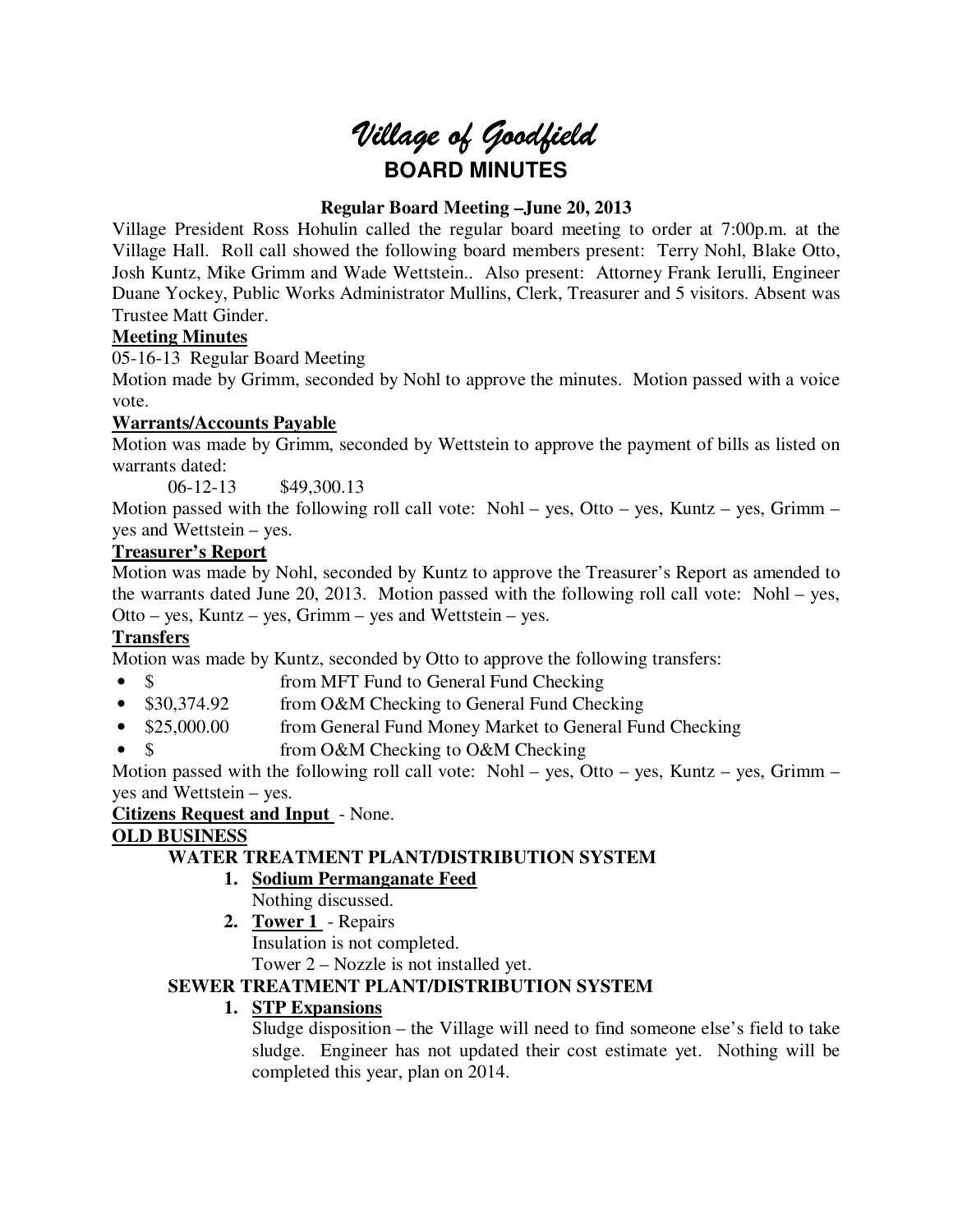#### **2. Trunk Sewer Improvements, Clearing Brush & Railroad Crossing**

Located big oak trees – 3 large trees were located – 2 can be saved and one cannot.

#### **Payment of outstanding invoices upon request of Village Engineer**

None.

## **Executive Session – 2(c-11) under the Open Meetings Act to discuss pending litigation**

No Executive Session.

**Board of Appeals** 

Nothing.

# **CNH**

Nothing new discussed.

#### **CNH Sanitary Sewer Easement**

There needs to be a vacation plat for the easement to be vacated. Village Attorney Ierulli will prepare the document to be signed by the Village and CNH.

#### **Goodfield Business Park**

Goodfield Business Park Final Plat has been approved by Engineer. The Village has not received the Final Plat.

## **Norfolk & Southern Railroad Track Repair**

Railroad tracks are currently being repaired.

## **IDOT Traffic Detour for Railroad Track Repair**

Some semis have gone through town but most have followed the detour route.

#### **Property South of Deer Lakes II – Cul-de-sac**

Attorney Ierulli will try to get a partial release of property so that the Village can purchase the property. Engineer Yockey asked if the Village is ready to bid the watermain project and the construction of road project for Deer Lakes cul-de-sac. Motion was made by Grimm, seconded by Wettstein to authorize Engineer Yockey to put these projects out to bid. Motion passed with the following roll call vote: Nohl – yes, Otto – yes, Kuntz – yes, Grimm – yes and Wettstein – yes.

## **Park Path Connection to Bridle Ridge**

Attorney Ierulli will prepare easements for park path and legal agreement. Engineer Yockey will profile the property and ADA route. Engineer Yockey wondered if there would be any  $D \& R$  funding available for this project.

Motion was made by Grimm, seconded by Otto to authorize Engineer Yockey to draw up plans. Motion passed with the following roll call vote: Nohl – yes, Otto – yes, Kuntz – yes, Grimm – yes and Wettstein – yes.

#### **CNH – IDOT Road Project**

There was a conference call with CNH officials, CNH Counsel, Village Engineer Yockey and Village Attorney Frank Ierulli discussing an Agreement between the Village and CNH. Engineer Yockey prepared an outline of general project scope and tasks for CNH/Village Attorney and Village Engineer.

Clerk Sheri Martin will schedule a Special Board Meeting with Sally Hanley, EDC to discuss possibilities of TARP, CDAP & IDOT Funding.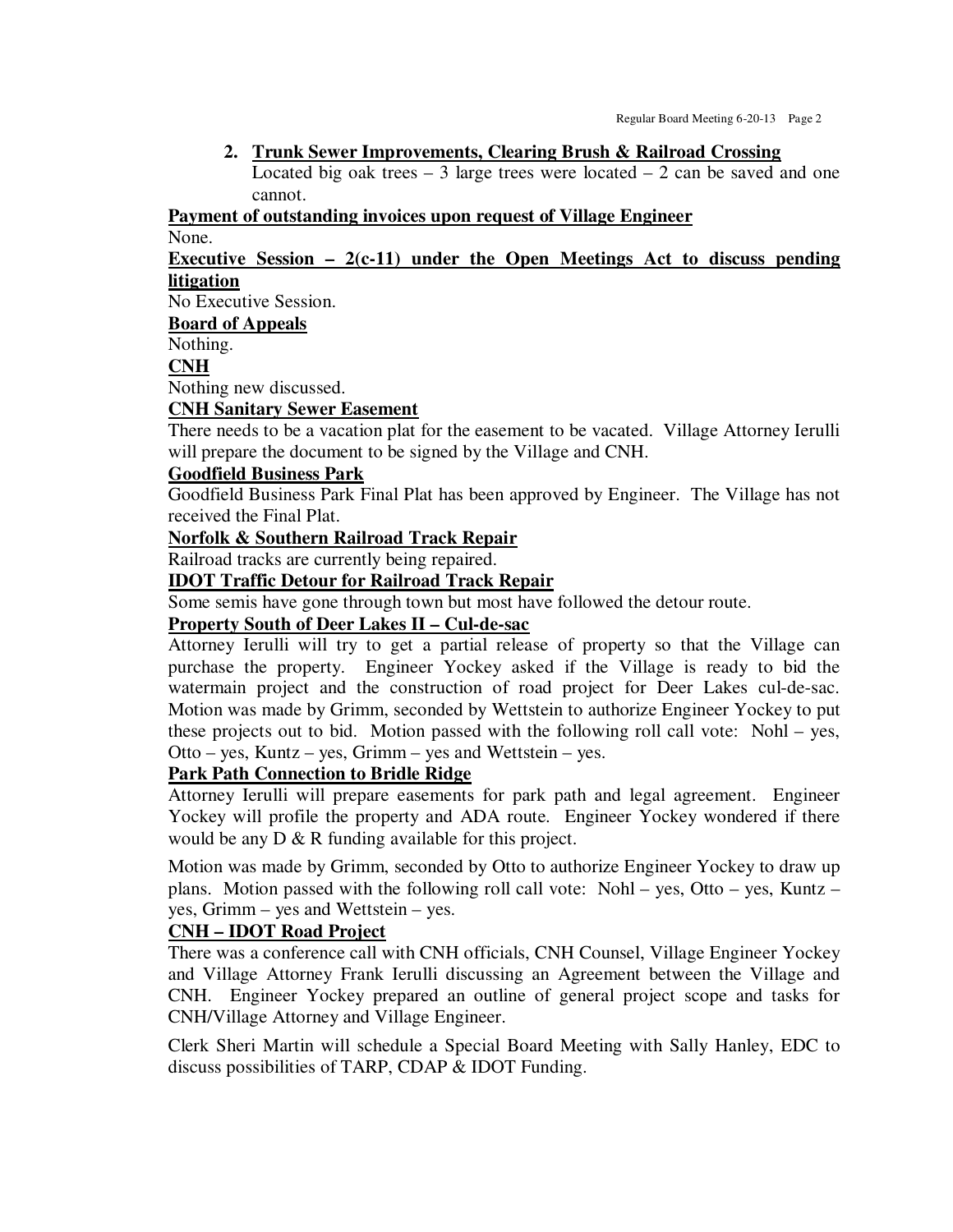#### **Park Playground**

Trustee Blake Otto did some checking on rubber chips or wood fibers for the playground area. Rubber chips would cost \$16,000 while wood fibers would cost \$5, 500. No action was taken. Blake will get a bid from Schrock Landscaping to put a border around the play area.

#### **Budget/Appropriations**

Will set a Finance Committee Meeting soon.

## **Consideration and Action on Retaining First Midstate Incorporated as Underwriter and engaging Chapman and Cutler LLP as Bond Counsel and Disclosure Counsel to the Underwriter for a potential refunding project**

The Board is considering refinancing of the old bonds. Motion was made by Kuntz, seconded by Grimm to hire First Midstate and Chapman and Cutler for refunding of the bonds. Motion passed with the following roll call vote: Nohl – yes, Otto – yes, Kuntz – yes, Grimm – yes and Wettstein – yes.

#### **NEW BUSINESS**

#### **Prevailing Rate of Wages Ordinance #13-03**

Motion was made by Wettstein, seconded by Kuntz to approve Ordinance #13-03, Prevailing rate of wages. Motion passed with the following roll call vote: Nohl – yes, Otto – no, Kuntz – yes, Grimm – yes and Wettstein – yes.

## **Chapter 8 – Zoning Article IV Section 8.401 – Poultry & Livestock**

A resident, Jason Andrew, addressed the Board regarding poultry in the Village. The Board sent it to the Health, Safety and Maintenance Committee for discussion.

#### **Ameren Substation Building Permit**

Ameren is buying 2 acres from Hohulin Fence to build a new substation. Public Works Administrator asked if the permit should be industrial or commercial. The concensus of the Board was that it would be Industrial.

## **Annexation of CNH Property**

Anne Culp, CNH, was in attendance and asked what steps need to be taken for annexation. The Village will need a petition for annexation, annexation plat and public hearing. Also an Annexation Agreement if needed.

#### **Schedule Committee Meetings**

Finance Committee Meeting was scheduled for Tuesday, July 2, 2013 at 6:00p.m. at the Village Hall to discuss budget and appropriations.

#### **Municipal Calendar**

Completed.

## **Other Business**

**Engineer –** None.

**Public Works Administrator –** A resident on Maple Drive complained about litter from CNH. Roger asked Anne Culp, CNH, to keep the Maple Drive residents in mind in the future development of CNH's lot on Maple Drive.

#### **Trustees**

**Nohl** – None.

**Grimm** – The Community Club has donated \$5,000 to go toward the park path. Thank you to the Community Club!

**Otto –** None.